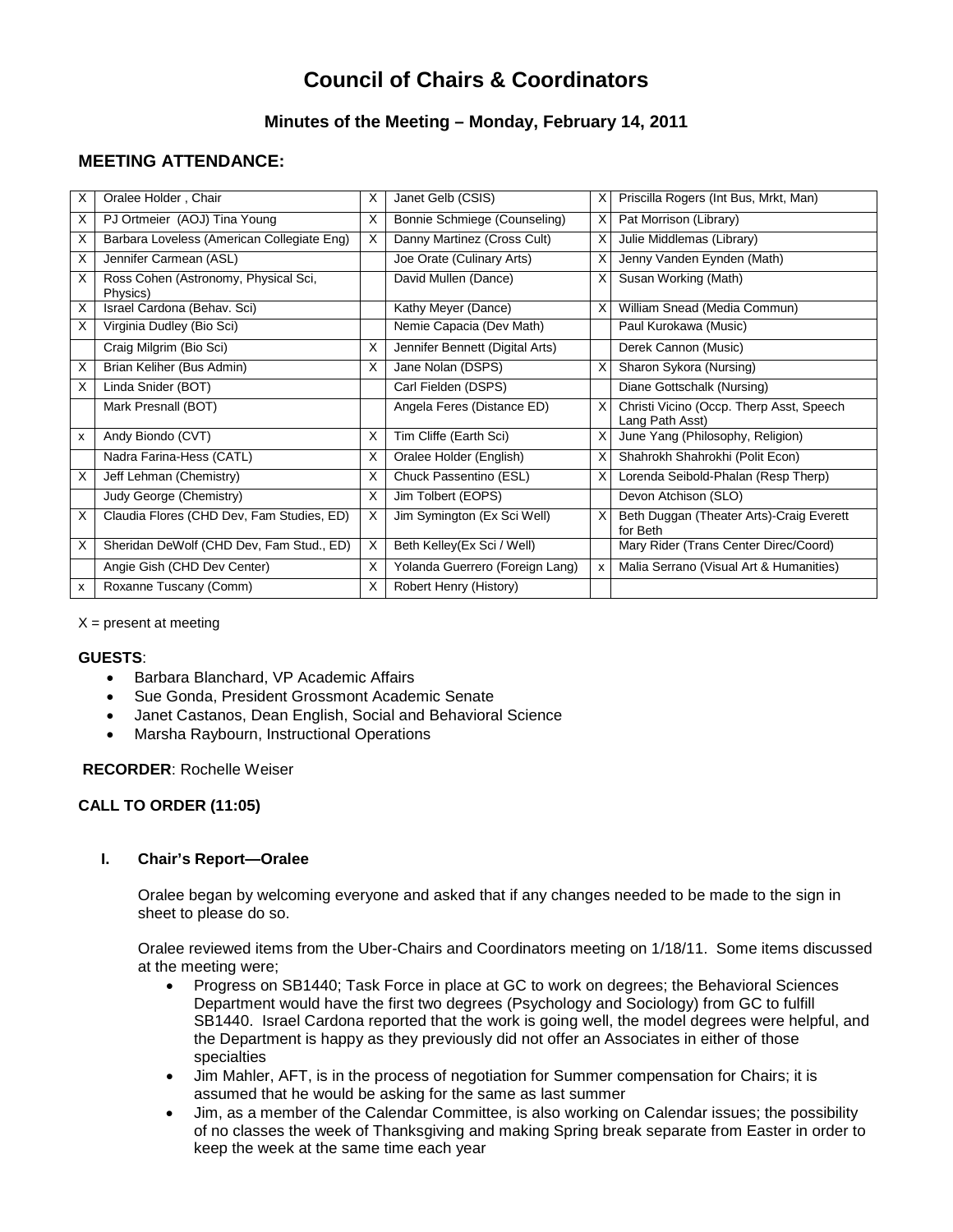• AFT is also developing an adjunct faculty database; Oralee will send out link to the website

Oralee asked the Chairs and Coordinators to please fill out preferences questionnaire regarding upcoming Conflict Resolution Orientation. Most agreed they would like to utilize the 4<sup>th</sup> Mondays in both March and April to schedule the Orientations; March 28 for Student/Faculty resolution and April 25 for Faculty/Faculty resolution. Other ideas for Orientations; budget, scheduling and program review.

Oralee requested input from the Chairs and Coordinators regarding creating term lengths for the Chair of Chairs position. All agreed they would like to see a 2 year term length with voting in May following the Department Chair elections.

#### **II. Workload Reduction options for faculty- Oralee**

Oralee shared recent experiences faculty in her Department had when requesting workload reductions. She provided handouts that outlined the two different options; State Teachers Retirement System (STRS) and the Districts workload reduction. She noted that the STRS option does require the faculty member to retire within 5 years and during that time continue at the reduced workload. She recommended that Department Chairs and Coordinators share all three of the handouts with faculty interested in workload reduction.

# **III. FTES Primer and discussion on Enrollment Strategies issues- Barb Blanchard**

Barb reviewed the FTES Primer explaining what a full time equivalent student is, how FTES is calculated and how funding is based on FTES. She then reviewed FTES for Grossmont for 2010-2011; GC has approximately 780 unfunded FTES. She noted this number is flux, as it has changed in the last two weeks and can continue to change. Barb noted that GC will have to plan for the fall schedule prior to the State budget being finalized but expects a 2% cut; approximately 78 sections. Barb reported the Enrollment Strategies Committee is working on many scenarios for GC. Some items mentioned during discussion were;

- Section cuts are going to need to be made; smaller departments will need consideration as they are already to the bare minimum
- Consolidating sections that just met or are a little above minimums
- Broader discussion needs to occur regarding the mission of GC, the students being served and long term goal in order to make the best choices possible when sections are cut
- Possibility of reprioritizing registration district wide; reports show students who fully matriculate are more successful i.e. high school grads entering college for the first time, but they currently do not have priority registration

Many questions arose regarding Fall line sheets, Barb noted she would like the sheets to come out for planning purposes, allow for review and planning, but hold the due date until after the March meeting of the Enrollment Strategies Committee. Marsha noted that the deadlines for the line sheets are driven by the time that is necessary to have the sections input into Colleague for student registration. Barb reported that she would be meeting with the Division Deans later that day and would continue to update the information.

#### **IV. SDICCA program, need for mentors-Pat Bennett**

Pat began by explaining the program is a 1 year program that provides internships for new teachers. She explained it offers a way to nurture new teachers who one day may be a colleague. Many faculty members at GC have participated in the program either as a mentor or as an intern. Pat noted that an advantage to being a mentor is that the Interns can lighten the workload; grade papers, assist in the classroom and teach. She encouraged interested faculty to contact her.

#### **V. Information on upcoming Chairs/Coordinator Webinars-Ongoing Professional Development Opportunities-Oralee**

There was not time to cover this item, but I've included the information

• **March 10, 2011:** The Most Important Things You Need to Know (and Do) as a Department Chair